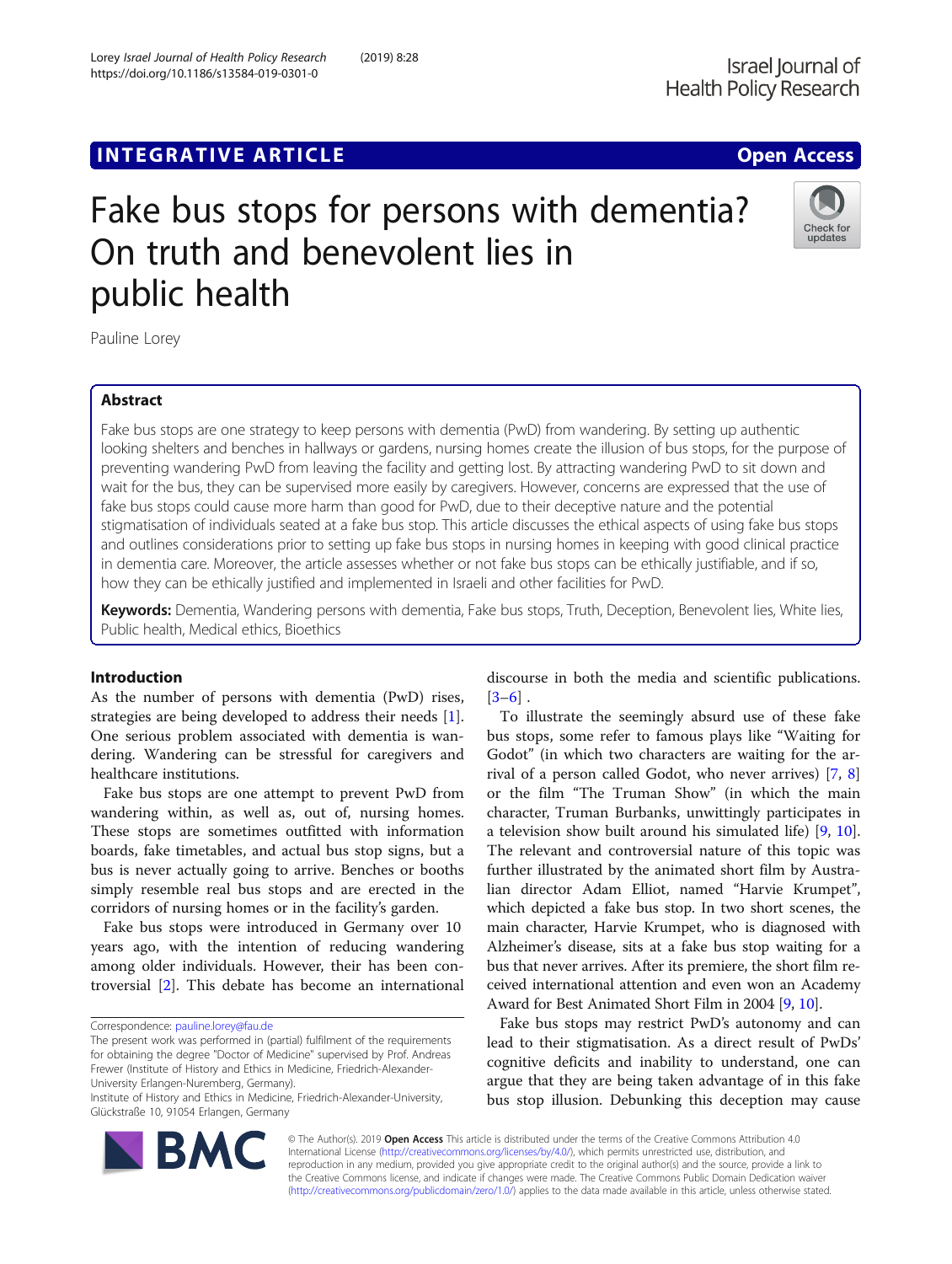distress to a person with dementia. Hence, this raises the question whether building fake bus stops thoughtlessly could cause more harm than benefit.

Despite the controversy that fake bus stops may cause, it has alos been also argued that the use of fake bus stops in nursing homes for older persons may help improve the care of PwD by giving them a place to go when they are inclined to wander [[4\]](#page-5-0). There are those who claim that in selected cases, fake bus stops can provide a safe retreat for PwD, which prevents PwD from walking out onto the streets.

This article discusses the ethical issues of using fake bus stops and deliberates on good clinical practice in dementia care. Are fake bus stops an appropriate strategy for Israeli nursing homes to keep PwD from wandering? If so, does their potential benefit outweigh the potential harm they may cause? And finally, what ethical considerations should Israeli practitioners and nursing homes consider before building fake bus stops?

## Persons with dementia, deception and public health ethics

### The issue of wandering PwD in Israel and Germany

In 2015, a study estimated the percentage of people over the age of 65 to be  $11\%$  in Israel  $[11]$  $[11]$ , a low percentage compared to other developed nations (e.g. 21,1% in Germany in 2016 [[12\]](#page-5-0)). The number of older persons is projected to double within the next 20 years [[11\]](#page-5-0). The increased age of society and of age-related illnesses, as well as the financing of the public health system are expected to cause many challenges in Israel. Three potential challenges in Israel are of particular long-term concern: the lack of universal coverage, the multiplicity of authorities charged with overseeing and managing the sector, and the lack of preparation for the changing demographics of the future [\[13\]](#page-5-0). Approximately 2% of the older population lived in nursing homes or other care facilities in Israel in 2015 [\[11](#page-5-0)]. For older PwD living in care facilities, the implementation of fake bus stops could provide an opportunity to cope with behavioral and psychological symptoms such as wandering. This is further discussed below.

The symptoms of dementia can be grouped into two categories: the first category, cognitive functions, such as impairment of memory, communication, ability to focus, reasoning, and visual perception [[14\]](#page-5-0). The second category includes behavioral and psychological symptoms of dementia (BPSD), such as depression, anxiety, wandering and agitation, repetitive questioning, and sexual disinhibition [\[15](#page-5-0)]. BPSD often reflect great distress experienced by PwD [\[16](#page-5-0)] and causes great distress in their caregivers. Thoughtful and attentive caregivers are essential for good dementia care. Caring for PwD often requires the caregivers to supervise and ensure that they

do not leave the facilities. Frequency and disruptiveness of agitated behavior in PwD are correlated with a higher level of perceived burden amongst caregivers and therefore affect the caregivers' well-being and ability to perform their work effectively [\[17](#page-5-0)]]. Moreover, these

and thereby generate higher costs of care [[15,](#page-5-0) [18](#page-5-0), [19](#page-5-0)]. Wandering, an aberrant motor behavior, is one of the most common behavioral symptoms PwD display. Wandering is challenging for caregivers but is not dangerous in itself for PwD. However, the urge to wander in combination with the PwD's loss of orientation can lead to dangerous situations, e.g. PwD may get lost and be unable to find his or her way home. In addition, traffic poses a major risk for a person with cognitive deficits.

symptoms can cause premature hospitalisation of PwD

In response to these risks, a number of nursing homes in Germany have set up fake bus stops to prevent PwD from wandering. In the following, the benefits and risks of this intervention will be discussed.

## Design and purpose of fake bus stops

PwD often manifest agitation [[17\]](#page-5-0), which can be expressed as increased level of excitement, anxiety, or in abnormal motor behavior. Due to a lack of appropriate medical and non-medical interventions, agitation is still a problem in dementia care [\[20\]](#page-5-0). Agitated PwD may leave their nursing homes and wander around aimlessly. In an effort to reduce the risk of PwD getting lost, nursing homes have been searching for methods to reduce wandering behavior.

To counter these behavioral and psychological symptoms, nursing homes tend to prescribe antipsychotic medication to PwD. The excessive use of antipsychotic medications is problematic due to their potential side effects. These side effects range from sedation, to parkinsonism, increased risk of infections, and increased mortality  $[21]$  $[21]$ . The use of antipsychotic medication was associated with a shortage of occupational therapists and social workers in a study conducted in Israel [[22](#page-6-0)]. Due to a a lack of manpower, infrastructure and funding, there is a great need for creative solutions for alternatives to antipsychotic medication.

Fake bus stops could offer an alternative solution to many of the same problems that anti-psychotics attempt to address. Fake bus stops vary in design and form. Some nursing homes put up complete bus stop shelters, which look exactly like the real ones on the street. Often they offer seating such as benches or individual seats.

To make bus stops appear more realistic, some nursing homes decorate them with information boards, fake timetables, or actual bus stop signs. The displayed timetables may show real bus schedules, fictional bus schedules, or the schedule of the daily nursing home routine. There are differences in fake bus stop designs and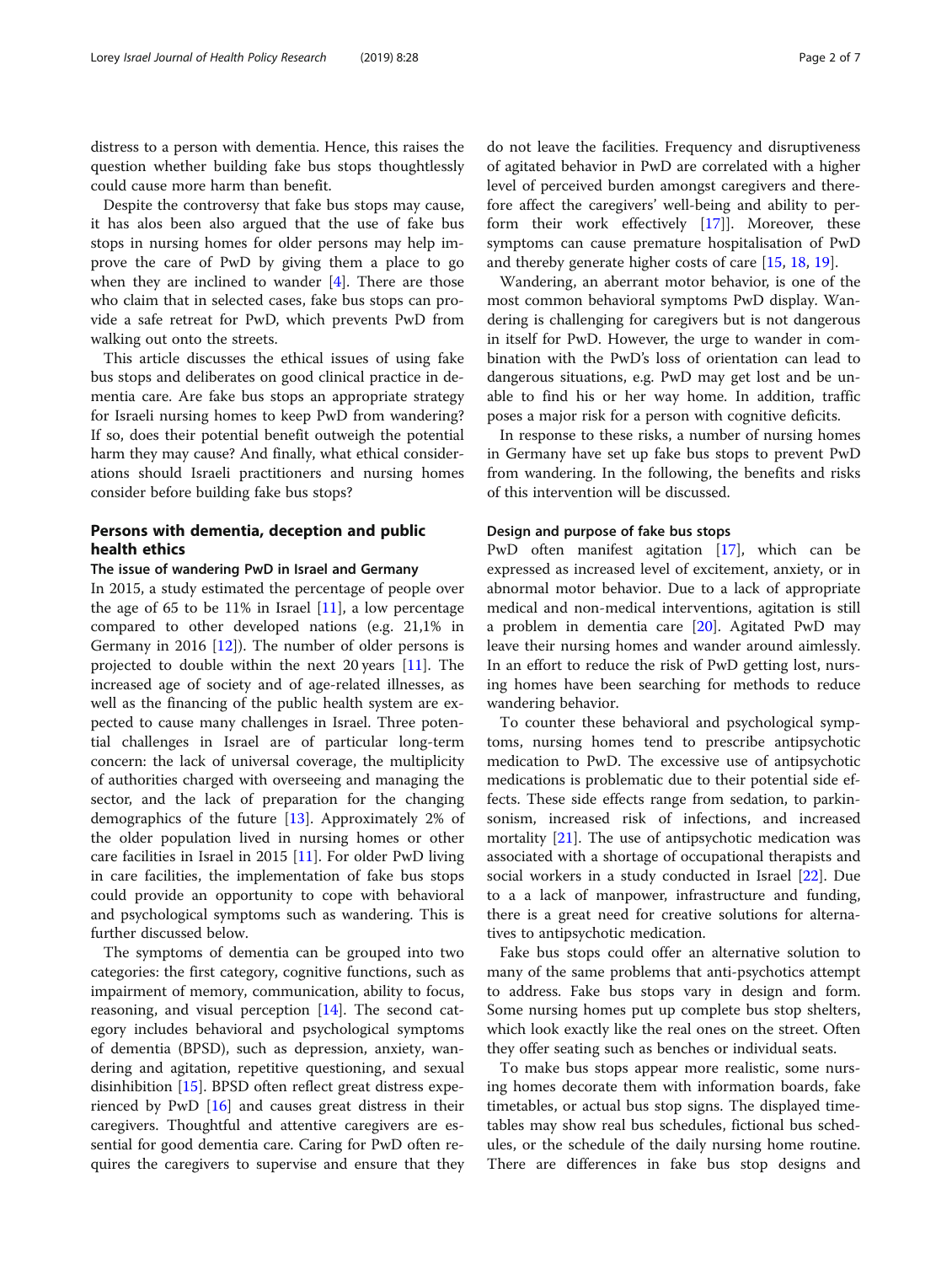deception. Arguably, the more authentic a fake bus stop looks, the more deceptive it is. Fake timetables, for example, are more deceptive than daily schedule flyers, because fake timetables are more authentic. Another deceptive feature of fake bus stops is the eye-catching yellow and green bus stop sign with a green "H" for "Haltestelle" (German for bus stop). This is the standardised bus stop sign across Germany. Similar to these "H" signs are the yellow bus stop signs used in Israel, which display the name of the stop, bus line numbers, and their destination. The purpose of displaying standardised bus stop signs is quick and easy recognition of bus stops location. The purpose of the fake bus stops is to deceive, therefore, in this article, we will focus on authentically designed fake bus stops.

In the following section, we will discuss the risks and benefits that are involved with the use of fake bus stops as an intervention to prevent PwD from wandering.

#### Truth, lies, and deception in dementia care

Lying is a largely controversial and commonly discussed topic in the context of dementia. Previous work reported that more than 90% of carers occasionally lie to the PwD they care for [\[23](#page-6-0)–[25\]](#page-6-0). Yet, there is a range of perspectives when it comes to the definition of a truth and a lie, demonstrating each of the terms' contested character.

Lying is defined as either applying a falsification or as purposely altering facts in a way to mislead a person [[26\]](#page-6-0). Kant held a deontological philosophical position that forbids both lies and deception under any circumstance. According to Kant, being truthful in all declarations is a universal maxim [\[27](#page-6-0)].

In contrast, a ultilitarian perspective views the morality of an action as determined by its consequences [\[28](#page-6-0)]. This suggests that lying can be justified if it is in the person's (to whom the lie is told) best interests [[24\]](#page-6-0), or in situations where someone is at risk of injury or harm [[29\]](#page-6-0). In fact, recent studies that examined the perspectives of caregiver staff [[24](#page-6-0)], clinical psychologists [\[30](#page-6-0)], and PwDs themselves [[31\]](#page-6-0) found that while all these actors generally expressed reservations towards lying, they were also inclined to deem it acceptable under specific circumstances. Across these studies, such specific circumstances included the person's best interest, mainly in an effort to maintain the PwDs'and others'safety and prevent or reduce the PwD's distress. However, others rejected lying as a solution, condemning it as "away out" [[32](#page-6-0)], or as an expression of "poverty of imagination" [\[33\]](#page-6-0). Individuals also referred to the damage of trust in relationships that lying causes between the PwD, his family and friends or between the PwD and the caregiver [\[34\]](#page-6-0). There are those that rejected lying and deemed it unethical and not justified even if it reduced suffering [\[35\]](#page-6-0).

If we apply the two contrasting perspectives of utilitarianism and deontologicalism to the bus stop example, it is evident that from a Kantian perspective, fake bus stops are unacceptable because they convey deception. In her discussion of the deontological perspective, J Graf-Wäspe [[9](#page-5-0)] explained that the morality of an act can be determined according to four criteria, 1. The act itself needs to be morally good or at least neutral, 2. It must not intend a negative effect, 3. The positive effect must result from the act and not from the negative effect, and 4. The positive effect must be desirable in order to compensate for the negative effect. She concluded that the installation of fake bus stops is unacceptable from the deontological perspective because the intention of deception is in itself a bad act and a negative effect of deception is intended [\[9\]](#page-5-0).

From a utilitarian perspective, the installation of fake bus stops is deemed acceptable if driven by the assumption that it will contribute to PwD's physical and psychological comfort and enhance the well-being of PwD, regardless of their deceptive nature.

As part of a study on the use of truth and lies in dementia care, the Mental Health Foundation worked with five terms: whole-truth telling, looking for an alternative meaning, distraction, going along with lying, and lying [\[36\]](#page-6-0). They recommended, that "one should always start from a point as close to whole-truth-telling as possible – always underpinned by respect and kindness towards the person with dementia – and if this is causing unnecessary distress, move on to a response that might include an untruth." (p. 4). The Mental Health Foundation also highlights that practice should be reinforced by respect and kindness through the use of benevolent intention. This statement expresses benevolent intent and is reminiscent of the utilitarian perspective of acting in the person's best interest.

A fake bus stop can be classified as a deception, since people without dementia recognise it as fake, whilst PwD might falsely believe it to be real. When individuals, standing at the fake bus stop, say that: "the bus will arrive in a few minutes" the fake bus stop becomes a lie. It is deceptive to simply omit the truth (that it is not a bus stop and no bus will come). Therefore, one can argue that the ethical validity of fake bus stops depends on how people sitting at a fake bus stop are treated. Nursing staff and caregivers should consider the vulnerability of PwD. According to A Kirtley and T Williamson [[36\]](#page-6-0) the intention should be to stay as close as possible to the truth and therefore it is not acceptable to worsen their situation by intensifying the deception such that it becomes a lie, regardless of one's intention.

#### The risk of stigmatisation of persons with dementia

In addition to ethical dilemmas, there are also a range of risks involved in fake bus stops. Some risks were mentioned earlier, such as: the negative impact on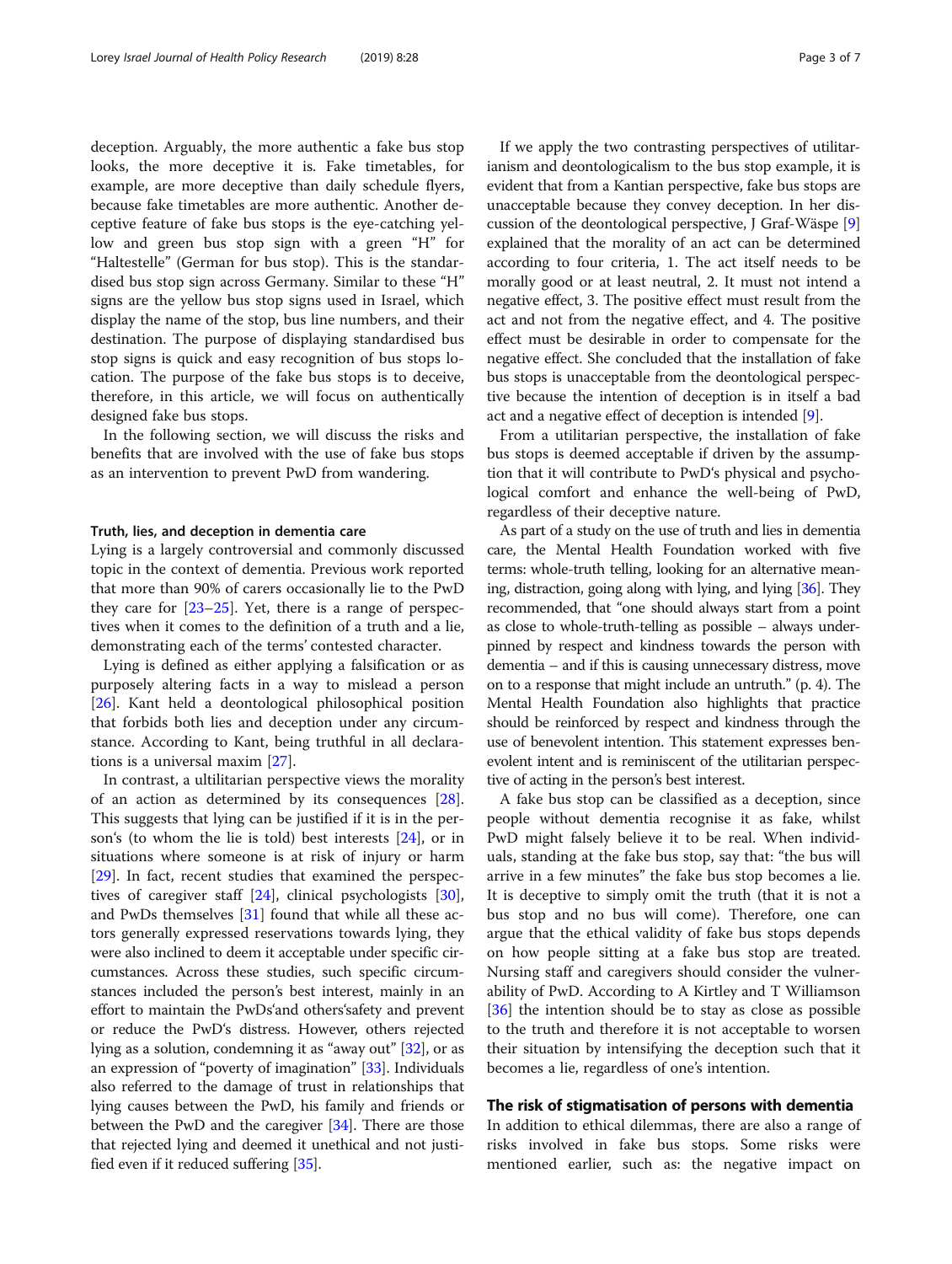interpersonal relationships, damage of trust to relationship of the PwDs with their caregivers, families or friends when a lie is discovered as such [[34](#page-6-0)] and potential stigmatisation of PwD. Fake bus stops are built to offer an alternate reality to PwD. To achieve this, nursing homes use authentic looking elements to enhance the experience as a real one. Nursing home visitors, in contrast to PwD understand the deceptive nature of fake bus stops and are likely to conclude that individuals who sit at these stops suffer from dementia. Individuals not suffering from dementia may pity PwD, or even mock and deride them for not understanding the deception and instead choosing to sit at a fake bus stop. Setting up fake bus stops in corridors or publicly accessible places in nursing homes puts PwD, who are already more vulnerable due to their impaired cognition, at a higher risk of being stigmatised. Thus, when setting up fake bus stops, nursing homes should always consider this risk of choose a more private place over a crowded and public one to erect fake bus stops. Thus instead of building fake bus stops in corridors, foyers, or entrances of nursing homes, they should instead be built in common and recreational rooms. While it is not possible to dissuade people from judging those with dementia, it is the caregivers' obligation to ensure the well-being of PwD and to minimize the exposure of their cognitive deficits to others.

Deceiving PwD at fake bus stops can infringe upon their right to autonomy. As their loss of cognitive functions progresses in PwD, they may lose the ability to differentiate between a truth and a lie. To debunk a lie, the person who is lied to must know the real facts behind the false statements. Mental orientation in time, space, and recognition of people are fundamental to this capacity. These abilities usually begin to disappear as cognitive symptoms of dementia intensify. It is therefore more controversial to lie to PwD than to people with unimpaired cognition since PwD lose the ability to detect when they are being deceived.

Without the cognitive ability to realise whether a situation is deceptive or false, PwD cannot choose to leave the situation. When confronted with fake bus stops, PwD are not able to choose the truth over the lie because they do not comprehend the deceptive character of fake bus stops. Therefore, PwD are deprived of their choice to leave fake bus stops, which means that the autonomy of PwD is diminished – both by dementia itself, and by fake bus stops.

Another argument against fake bus stops is that it may worsen the PwD's confusion. As PwD lose their cognitive functions, they can also lose their comprehension of ordinary situations. In losing their ability to comprehend situations, they occasionally do not understand that it is not possible for a bus to arrive inside a nursing home, or they integrate the bus stops into their own self-created reality. PwD sometimes experience and interpret situations and surroundings differently, which can, in some instances, be difficult to understand for people without dementia. The Mental Health Foundation alludes to this confusion and argues that fake bus stops could even intensify it [[36\]](#page-6-0). Furthermore, depending on their cognitive state, PwD are sometimes able to debunk a deception. By understanding that they were deceived, it may harm their well-being. Consequently, there is a risk that fake bus stops can also worsen PwDs' well-being. As mentioned earlier, fake bus stops may not only harm PwD, but also affect the relationship between the caregiver and the PwD. As Maartje Schermer argues: "Lying to or deceiving PwDs can severely damage trust and so undermine the care relationship" [\[37\]](#page-6-0). M Schermer [[37](#page-6-0)] refers not only to the damaged trust between caregivers and PwD that result from lies, but also to the damaged trust in an entire practice of care. A care relationship is based on mutual trust. By employing deception as a common practice, nurses and practitioners could forfeit the trust of the general public. When people observe a nurse or physician being dishonest to PwDs, it may cause distrust in healthcare professionals. Lying to or deceiving PwD, then, might not only harm PwDs but, in the long term, may also harm the perception individuals have of health professionals as well.

Physical and psychological comfort is a subjective measure, which individuals with dementia often cannot express verbally. For this reason, thoughtful caregivers who are familiar with the person with dementia, and are able to interpret the PwD's behavioral symptoms, play an important role in providing insight into the effect of fake bus stops [[20,](#page-5-0) [38,](#page-6-0) [39\]](#page-6-0). Caregivers, who are able to recognise behavioral signals in a PwD, are essential in dementia care. Caregivers who understand the PwD's behaviour can provide care designed specifically for the needs of the individual with dementia. Training and support of care home staff can also result in a decrease of use of antipsychotic medication without worsening behavioral symptoms [[38\]](#page-6-0).

This emphasises the need for training and guidelines for staff about how to communicate with PwDs. Lying, although it should be avoided, can be acceptable under certain circumstances and care staff should be trained to lie in a respectful and ethical manner, while acting in the PwD's best interest [\[30](#page-6-0), [31](#page-6-0)]. This argument is reminiscent of the Declaration of Geneva, which physicians, worldwide, regard as their guiding principle. One of its first sentences is: "the health and well-being of my patient will be my first consideration" [\[40](#page-6-0)], which supports a consequentialist view by putting the best outcome over veracity. Only in the sentence afterwards is the indication given to autonomy and dignity of man. Literally, it states: "I will respect the autonomy and dignity of my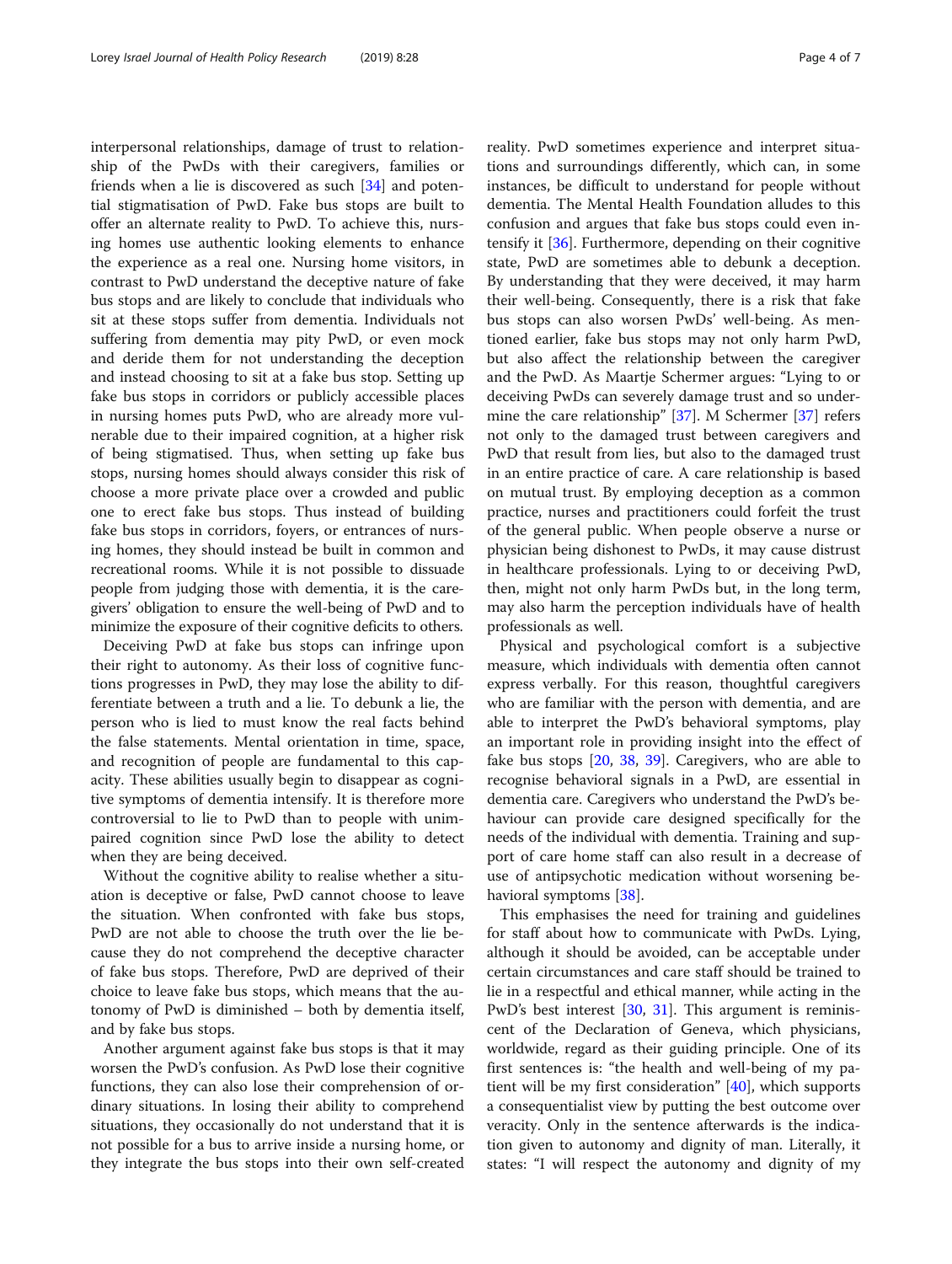patient". By putting well-being in such an outstanding position ("first consideration"), one could conclude that well-being is of greater value than autonomy and dignity of man. Surmising that fake bus stops do enhance the well-being of PwD, one could conclude that they are a permissible method for PwD, because it seems more important to enhance well-being of the individual than to respect the person's autonomy in the Declaration of Geneva.

## Alternatives to fake bus stops?

It has been argued that while lying or "therapeutic lying" [[30,](#page-6-0) [41\]](#page-6-0) to PwD is accepted under certain circumstances, it should always be treated as a last resort [\[42](#page-6-0)].

Several non-pharmacological methods are worth noting as presenting alternatives to fake bus stops. One is a preventive solution called "subjective barriers", which are barriers that are perceived and managed differently by each person [[43](#page-6-0)]. An example of such a subjective barrier is a special door, which is too heavy for older adults to open. Another strategy is to disguise the ward exits, so PwD do not recognise them as such, thus presenting an almost insurmountable barrier for them to exit through. At the same time, a person without any cognitive impairment can identify the exit as such and overcome the disguised barrier easily. However, ethical considerations need to be taken into account since subjective barriers might restrict the PwDs' autonomy, by restricting their privacy and causing them discomfort and boredom in situations where they require movement [[44\]](#page-6-0) . However, evidence is lacking to claim that subjective barriers prevent PwDs from wandering [[44\]](#page-6-0).

Another solution to keep PwDs from wandering is monitors and trackers that can be used to locate lost PwDs. This intervention has been met with controversy [[45\]](#page-6-0), and it has been argued that some of these measures restrict the PwD's right to privacy [[46\]](#page-6-0). Lastly, a more confining solution is the care village, such as "De Hogeweyk" near Amsterdam in the Netherlands, which is spacious yet contains only one inconspicuous main exit [[47\]](#page-6-0). The concept of the care village is praised by some as an innovative solution [[48,](#page-6-0) [49](#page-6-0)], yet there is also concern because the village itself can be seen as a form of "benevolent manipulation" [[50\]](#page-6-0).

To conclude, these alternative solutions pose similar problems to those of fake bus stops. In the following section, I will discuss how fake bus stops can still be a viable option to address the issue of wandering PwDs and assess whether or not they could provide an appropriate solution.

#### Proposal and conclusion

To date there are no studies, which explored the benefits and risks of fake bus stops for PwDs. This limitation restricts the article's discussion to experiences with alternative interventions, ethical arguments and practical experiences in regard to lying and deception. This also highlights the need for future research on the impact of fake bus stops.

Discussions with practitioners reveal that fake bus stops are very well received and PwD benefit from them. According to practitioners and caregivers, fake bus stops decrease the level of agitation and restlessness of PwD sitting at them [[2\]](#page-5-0).

Since fake bus stops in nursing homes resemble government issued bus stops in Germany, they have the potential to evoke memories PwD associate with real bus stops. These evoked memories could encourage social interactions among PwD, drawing on their personal experiences with bus stops. This could positively mitigate not only wandering, but also apathy in PwD.

Fake bus stops are intended to benefit PwD. Their purpose is to decrease wandering by giving PwD a place to go to and prevent them from walking on the streets. Some Practitioners argue that fake bus stops are effective in preventing PwDs from wandering and thus have the potential to enhance their well-being [[4\]](#page-5-0). Moreover, lying and using deceptive techniques should only be done as a last resort [[42](#page-6-0)]. The first choice should always be a non-deceptive method of care. Deception should never outweigh or replace truthfulness even when there are benevolent intentions motivating the deceptive act. The ethical standards of the medical profession should always be considered, e.g. the Declaration of Geneva by the World Medical Association [[40](#page-6-0)] and the Hippocratic Oath. The Declaration of Geneva binds to prioritise the patient's well-being and respect her or his autonomy. Respect for autonomy, is also one of the four key principles of biomedical ethics [[51](#page-6-0)], and of great significance for patients in all fields of medical care. Therefore, people without dementia - whether caregivers, practitioners or relatives -, are obliged to examine closely and critically the purposes and intentions of the techniques that are used in interaction with PwD. This does not mean that deception in clinical routines is categorically inadmissible, but that one must carefully weigh the potential harm against the potential benefits. Ideally, PwD are to be included in the decision-making process to preserve their autonomy and freedom.

Arguably, the intention of building fake bus stop affects its permissibility. If the bus stop is intended to benefit PwD by alleviating psychological symptoms, then it is ethically permissible. If, however, the intention of fake bus stops is to make care less time consuming – which is very important for healthcare systems due to the lack of personnel – and to park challenging PwD at those stops, then building fake bus stops should be avoided and other options should be considered.

When considering the implementation of fake bus stops, care facilities should be aware of the following points: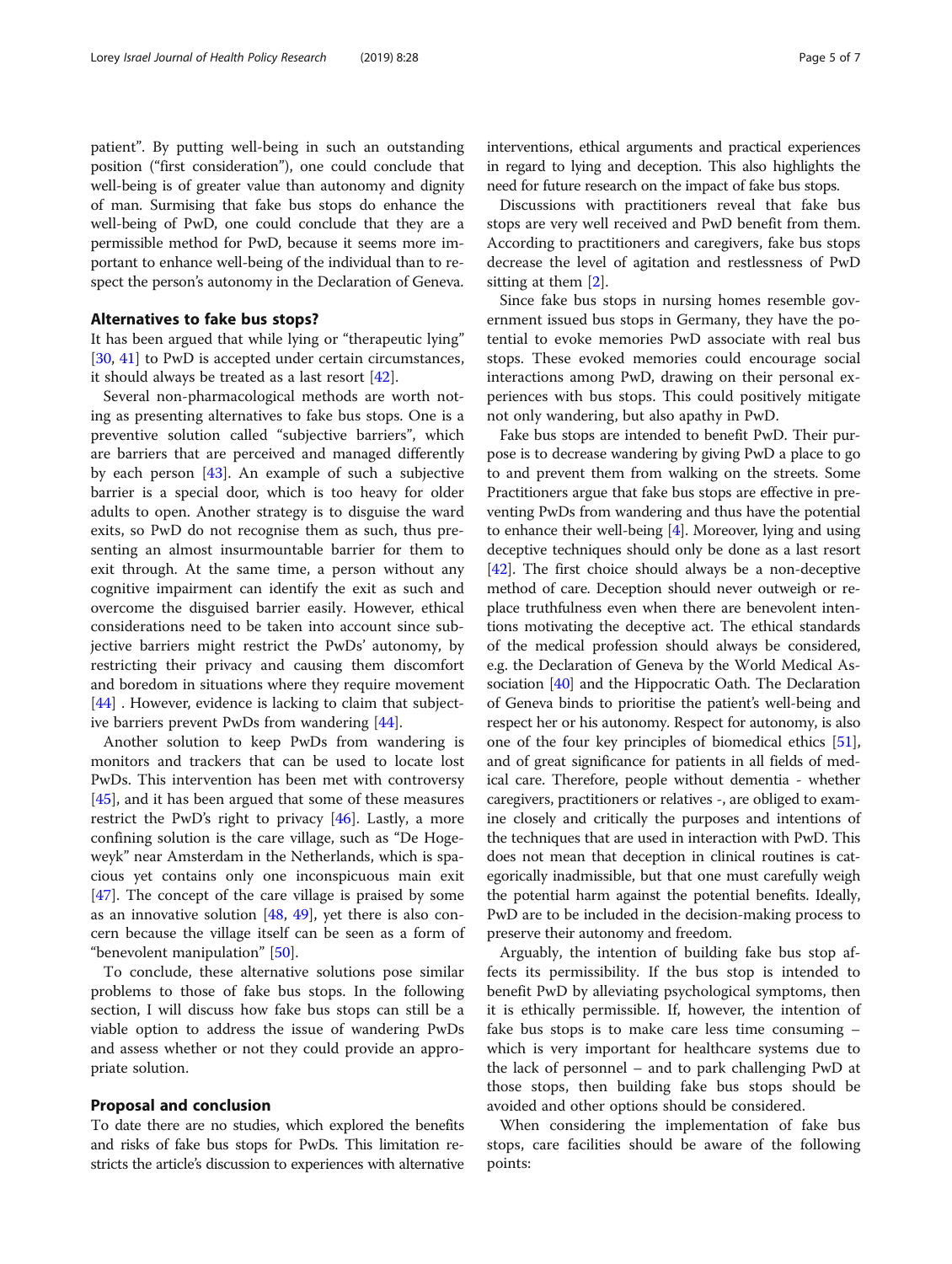<span id="page-5-0"></span>1. Design: A less authentic design is less deceptive, and therefore less harmful to the PwD. when debunked. Additionally, a comfortable design is to be preferred, so that people without dementia may also enjoy sitting at the installations. For example, by adding bookshelves, comfortable sofas, and pictures, fake bus stops could be modified to recreational stations, encouraging social interaction and avoiding singling out PwD thus reducing the risk of PwD's stigmatisation. Another way to limit PwD's stigmatization is placing the fake bus stops in the common rooms rather than in the hallways or door entrances. Moreover, by modifying fake bus stops with pictures or screens with movies of landscapes, one could create a place where people are encouraged to share their travel experiences. This could create a place that stimulates interpersonal exchange not only between PwD, but among everyone who wants to get involved. This implementation would strengthen the exchange between PwD, relatives and staff.

2. Intention: A fake bus stops should only be implemented to enhance the well-being of PwD, not to replace interpersonal interactions. Thoughtful caregivers are needed to detect the psychic condition and needs of PwD when sitting at fake bus stops.

3. Potential harm: Although fake bus stops seem to have positive effects on well-being of PwD, caregivers should always be aware of the potential harm they can cause. As soon as a negative effect is noticed, nursing homes should abstain from this method.

#### Abbreviations

BPSD: Behavioral and Psychological Symptoms in Dementia; PwD: Person with Dementia

#### Acknowledgements

The present work was performed in (partial) fulfilment of the requirements for obtaining the degree "Doctor of Medicine" supervised by Prof. Andreas Frewer (Institute of History and Ethics in Medicine, Friedrich-Alexander-University Erlangen-Nuremberg, Germany).

The author is a member of a dissertation project at the National Graduate School "OptiDem" on Non-Pharmacological Strategies for Dementia Therapies (Friedrich-Alexander-University Erlangen-Nuremberg) and thanks Prof. Dr. med. Elmar Gräßel (Friedrich-Alexander-University Erlangen-Nuremberg) and the colleagues of "OptiDem" Graduate School for interesting debates on the field. The author expresses her special thanks to all members of the workshop "Dementia: An Interdisciplinary Examination of an Ultimate Threat" at the Minerva Center for Interdisciplinary Study of End of Life for the interesting presentations and debates on the field, especially to Jiska Cohen-Mansfield for hosting this workshop and giving advice on the publication process, and to Noa Dajczman for organising everything perfectly.

#### Funding

No funding.

#### Availability of data and materials

Not applicable.

#### Authors' contribution

PL was the author of the article. The author read and approved the final manuscript.

Ethics approval and consent to participate

Not applicable.

#### Consent for publication

Not applicable.

#### Competing interests

The author declares that she has no competing interests.

#### Publisher's Note

Springer Nature remains neutral with regard to jurisdictional claims in published maps and institutional affiliations.

#### Received: 9 April 2018 Accepted: 28 February 2019 Published online: 07 March 2019

#### References

- 1. World Alzheimer Report 2015. The global impact of dementia. Alzheimer's Disease International [[http://www.alz.co.uk/research/world-report-2015\]](http://www.alz.co.uk/research/world-report-2015).
- 2. Pflege: Schein-Bushaltestelle bringt Demenzkranke ans Ziel Focus Online. [[https://www.focus.de/gesundheit/ticker/pflege-schein-bushaltestelle-bringt](https://www.focus.de/gesundheit/ticker/pflege-schein-bushaltestelle-bringt-demenzkranke-ans-ziel_aid_379432.html)[demenzkranke-ans-ziel\\_aid\\_379432.html\]](https://www.focus.de/gesundheit/ticker/pflege-schein-bushaltestelle-bringt-demenzkranke-ans-ziel_aid_379432.html).
- 3. Fake bus stop keeps Alzheimer's patients from wandering off [[https://www.](https://www.telegraph.co.uk/news/newstopics/howaboutthat/2071319/Fake-bus-stop-keeps-Alzheimers-patients-from-wandering-off.html) [telegraph.co.uk/news/newstopics/howaboutthat/2071319/Fake-bus-stop](https://www.telegraph.co.uk/news/newstopics/howaboutthat/2071319/Fake-bus-stop-keeps-Alzheimers-patients-from-wandering-off.html)[keeps-Alzheimers-patients-from-wandering-off.html\]](https://www.telegraph.co.uk/news/newstopics/howaboutthat/2071319/Fake-bus-stop-keeps-Alzheimers-patients-from-wandering-off.html).
- 4. Studios W. A bus to nowhere. In: Radiolab; 2011.
- 5. Tuckett AG. The experience of lying in dementia care: a qualitative study. Nurs Ethics. 2012;19(1):7–20.
- 6. Solanas A, Martinez-Balleste A, Perez-Martinez P, Fernandez de la Pena A, Ramos J. M-Carer: privacy-aware monitoring for people with mild cognitive impairment and dementia. IEEE Journal on Selected Areas in Communications. 2013;31(9).
- 7. Beckett S. Waiting for Godot. New York: Grove Press; 1954.
- 8. Binz M: Placebus waiting for Godot's bus. In. Germany; 2010.
- 9. Graf-Wäspe J. The Real Truman Show? Über die Legitimität von Schein-Elementen in der Betreuung von Menschen mit Demenz. Ethik in der Medizin. 2016;28(1):5–19.
- 10. Niccol A: The Truman Show. In. Edited by Weir P: Roadshow Distribution; 1998.
- 11. Brodsky J, Shnoor Y, Beer S, Neville A: The 65+ Population in Israel 2018. In.: Myers-JDC-Brookdale; 2018.
- 12. Statista: Share of the population aged 65 and over in European countries in 2017 [Anteil der Bevölkerung im Alter ab 65 Jahren in Ländern Europas im Jahr 2016]. In. Hamburg; 2017.
- 13. Chernichovsky D, Kaplan A, Regev E, Stessman J. Long-term Care in Israel: funding and organization issues. Jerusalem: Taub Center for Social Policy Studies in Israel; 2017.
- 14. What is Dementia? [<https://www.alz.org/alzheimers-dementia/what-is-dementia>].
- 15. Finkel SI, Costa E Silva J, Cohen G, Miller S, Sartorius N. Behavioral and psychological signs and symptoms of dementia: a consensus statement on current knowledge and implications for research and treatment. Int Psychogeriatr. 1997;8(S3):497–500.
- 16. Cohen-Mansfield J, Dakheel-Ali M, Marx MS, Thein K, Regier NG. Which unmet needs contribute to behavior problems in persons with advanced dementia? Psychiatry Res. 2015;228(1):59–64.
- 17. Sourial R, McCusker J, Cole M, Abrahamowicz M. Agitation in demented patients in an acute care hospital: prevalence, disruptiveness, and staff burden. Int Psychogeriatr. 2001;13(2):183–97.
- 18. Foster C, Herring J, Doron I. The law and ethics of dementia. Oxford: Hart Publishing; 2014.
- 19. Herrmann N, Lanctôt KL, Sambrook R, Lesnikova N, Hébert R, McCracken P, Robillard A, Nguyen E. The contribution of neuropsychiatric symptoms to the cost of dementia care. Int J Geriatr Psychiatry. 2006;21(10):972–6.
- 20. Livingston G, Kelly L, Lewis-Holmes E, Baio G, Morris S, Patel N, Omar RZ, Katona C, Cooper C. A systematic review of the clinical effectiveness and cost-effectiveness of sensory, psychological and behavioural interventions for managing agitation in older adults with dementia. Health Technol Assess. 2014;18(39):1.
- 21. Creese B, Da Silva MV, Johar I, Ballard C. The modern role of antipsychotics for the treatment of agitation and psychosis in Alzheimer's disease. Expert Rev Neurother. 2018;18(6):461–7.